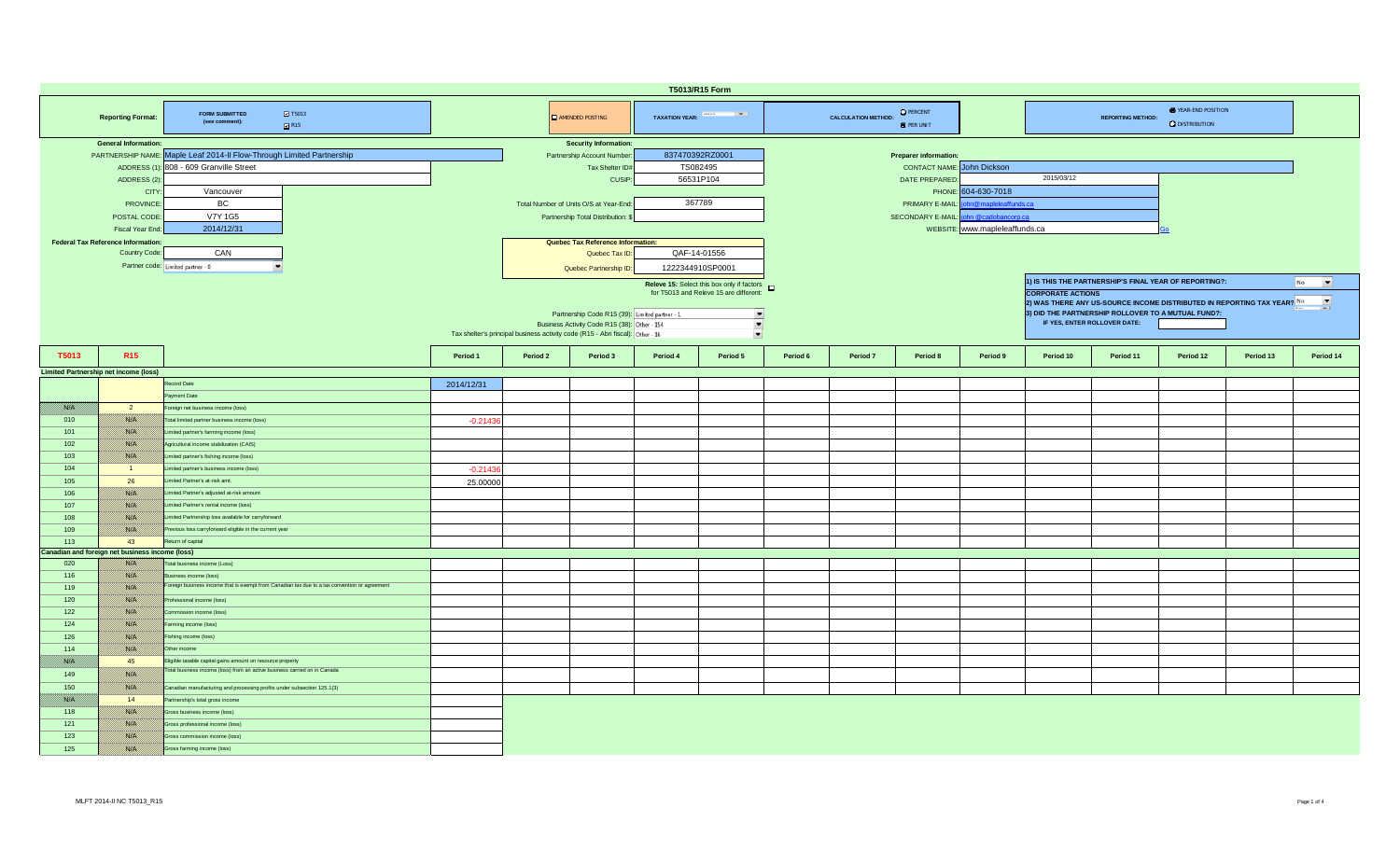| T5013                         | R <sub>15</sub>                                       |                                                                                                 | Period 1 | Period 2 | Period 3 | Period 4<br>Period 5 | Period 6 | Period 7 | Period 8 | Period 9 | Period 10 | Period 11 | Period 12 | Period 13 | Period 14 |
|-------------------------------|-------------------------------------------------------|-------------------------------------------------------------------------------------------------|----------|----------|----------|----------------------|----------|----------|----------|----------|-----------|-----------|-----------|-----------|-----------|
| 127                           |                                                       | Gross fishing income (loss)                                                                     |          |          |          |                      |          |          |          |          |           |           |           |           |           |
|                               |                                                       | >>> Canadian and foreign net business income (loss) - Jurisdiction Allocation                   |          |          |          |                      |          |          |          |          |           |           |           |           |           |
| $\overline{\phantom{a}}$      |                                                       |                                                                                                 |          |          |          |                      |          |          |          |          |           |           |           |           |           |
| $\overline{\phantom{a}}$      |                                                       |                                                                                                 |          |          |          |                      |          |          |          |          |           |           |           |           |           |
| $\overline{\phantom{a}}$      |                                                       |                                                                                                 |          |          |          |                      |          |          |          |          |           |           |           |           |           |
| $\blacktriangledown$          |                                                       |                                                                                                 |          |          |          |                      |          |          |          |          |           |           |           |           |           |
| $\blacktriangledown$          |                                                       |                                                                                                 |          |          |          |                      |          |          |          |          |           |           |           |           |           |
| $\blacktriangledown$          |                                                       |                                                                                                 |          |          |          |                      |          |          |          |          |           |           |           |           |           |
| $\overline{\phantom{0}}$      |                                                       |                                                                                                 |          |          |          |                      |          |          |          |          |           |           |           |           |           |
|                               | Canadian and foreign investments and carrying charges |                                                                                                 |          |          |          |                      |          |          |          |          |           |           |           |           |           |
| 110                           | $\overline{\mathbf{3}}$                               | Canadian and foreign net rental income (loss)                                                   |          |          |          |                      |          |          |          |          |           |           |           |           |           |
| 111                           | $\overline{4}$                                        | Foreign net rental income (loss)                                                                |          |          |          |                      |          |          |          |          |           |           |           |           |           |
| 112                           | <b>BARA</b>                                           | Foreign net rental income that is exempt from Canadian tax due to a tax convention or agreement |          |          |          |                      |          |          |          |          |           |           |           |           |           |
| 117                           | <b>BARTA</b>                                          | Gross Canadian and foreign rental income                                                        |          |          |          |                      |          |          |          |          |           |           |           |           |           |
| 128                           | $\overline{7}$                                        | terest from Canadian sources                                                                    |          |          |          |                      |          |          |          |          |           |           |           |           |           |
| 146                           | $\overline{7}$                                        | Other investment income                                                                         |          |          |          |                      |          |          |          |          |           |           |           |           |           |
| 129                           | 6B                                                    | Actual amount of dividends (other than eligible dividends)                                      |          |          |          |                      |          |          |          |          |           |           |           |           |           |
| 132                           | <b>6A</b>                                             | Actual amount of eligible dividends                                                             |          |          |          |                      |          |          |          |          |           |           |           |           |           |
| 135                           | 8                                                     | Foreign dividend and interest income                                                            |          |          |          |                      |          |          |          |          |           |           |           |           |           |
| 137                           | 13                                                    | Business investment loss                                                                        |          |          |          |                      |          |          |          |          |           |           |           |           |           |
| 145                           | 15B                                                   | Dividend rental arrangement compensation payments                                               |          |          |          |                      |          |          |          |          |           |           |           |           |           |
| 210                           | <b>15A</b>                                            | Total carrying charges                                                                          |          |          |          |                      |          |          |          |          |           |           |           |           |           |
|                               |                                                       | >>> Canadian and foreign investments and carrying charges - Jurisdiction allocation             |          |          |          |                      |          |          |          |          |           |           |           |           |           |
| $\blacktriangledown$          |                                                       |                                                                                                 |          |          |          |                      |          |          |          |          |           |           |           |           |           |
| $\overline{\phantom{a}}$      |                                                       |                                                                                                 |          |          |          |                      |          |          |          |          |           |           |           |           |           |
| $\overline{\phantom{a}}$      |                                                       |                                                                                                 |          |          |          |                      |          |          |          |          |           |           |           |           |           |
| $\overline{\phantom{a}}$      |                                                       |                                                                                                 |          |          |          |                      |          |          |          |          |           |           |           |           |           |
| $\blacktriangledown$          |                                                       |                                                                                                 |          |          |          |                      |          |          |          |          |           |           |           |           |           |
| $\overline{\phantom{a}}$      |                                                       |                                                                                                 |          |          |          |                      |          |          |          |          |           |           |           |           |           |
| Other amounts and information |                                                       |                                                                                                 |          |          |          |                      |          |          |          |          |           |           |           |           |           |
| 030                           | <b>BATH</b>                                           | Total capital gain (loss)                                                                       |          |          |          |                      |          |          |          |          |           |           |           |           |           |
| 151                           | 10 <sup>°</sup>                                       | Capital gains (losses) [R15: used to calculate the deduction]                                   |          |          |          |                      |          |          |          |          |           |           |           |           |           |
| 151                           | 12                                                    | Capital gains (losses) [R15: not used to calculate the deduction]                               |          |          |          |                      |          |          |          |          |           |           |           |           |           |
| 159                           | 11                                                    | Capital gains reserve                                                                           |          |          |          |                      |          |          |          |          |           |           |           |           |           |
| 040                           | 5 <sub>5</sub>                                        | Capital cost allowance                                                                          |          |          |          |                      |          |          |          |          |           |           |           |           |           |
| <u> Birliy</u>                | 9                                                     | Patronage dividends from a cooperative                                                          |          |          |          |                      |          |          |          |          |           |           |           |           |           |
| <u> Birth</u>                 | 16                                                    | Quebec income tax withheld at source                                                            |          |          |          |                      |          |          |          |          |           |           |           |           |           |
| <u> British</u>               | 34                                                    | R15: Exploration expenses - Northern Quebec                                                     |          |          |          |                      |          |          |          |          |           |           |           |           |           |
| <u> Birth</u>                 | 21B                                                   | westment tax credit (R15 only: Other Property)                                                  |          |          |          |                      |          |          |          |          |           |           |           |           |           |
| <u>filman</u>                 | 24A                                                   | Member Corp's share of debt                                                                     |          |          |          |                      |          |          |          |          |           |           |           |           |           |
| BANG K                        | 24B                                                   | Member Corp's share of qualified property                                                       |          |          |          |                      |          |          |          |          |           |           |           |           |           |
| //www                         | <b>24C</b>                                            | Member Corp's share of total assets                                                             |          |          |          |                      |          |          |          |          |           |           |           |           |           |
| film ann a                    | 27                                                    | Limited Partnership Loss                                                                        |          |          |          |                      |          |          |          |          |           |           |           |           |           |
| Birth M                       | 32                                                    | Exploration exp. Incurred in Quebec                                                             |          |          |          |                      |          |          |          |          |           |           |           |           |           |
| <u> British</u>               | 33                                                    | Surface mining/oil&gas exploration exp. in Quebec                                               |          |          |          |                      |          |          |          |          |           |           |           |           |           |
| <u>filman</u>                 | $35 - 28$                                             | Amt. Of assistance corresponding to exp. Reported in 28 on R15                                  |          |          |          |                      |          |          |          |          |           |           |           |           |           |
| //www                         | $35 - 29$                                             | Amt. Of assistance corresponding to exp. Reported in 30 on R15                                  |          |          |          |                      |          |          |          |          |           |           |           |           |           |
| <u> British</u>               | $35 - 30$                                             | Amt. Of assistance corresponding to exp. Reported in 32 on R15                                  |          |          |          |                      |          |          |          |          |           |           |           |           |           |
| <u> Birth</u>                 | $35 - 32$                                             | Amt. Of assistance corresponding to exp. Reported in 33 on R15                                  |          |          |          |                      |          |          |          |          |           |           |           |           |           |
| BAKT S                        | $35 - 33$                                             | Amt. Of assistance corresponding to exp. Reported in 33 on R15                                  |          |          |          |                      |          |          |          |          |           |           |           |           |           |
| <u> British</u>               | $35 - 34$                                             | Research amt. of assistance corresponding to exp. Reported in 34 on R15                         |          |          |          |                      |          |          |          |          |           |           |           |           |           |
| //www                         | 42                                                    | Percentage of business carried on in Quebec by the partnership                                  |          |          |          |                      |          |          |          |          |           |           |           |           |           |
| 171                           | 17                                                    | Foreign tax paid on non-business income                                                         |          |          |          |                      |          |          |          |          |           |           |           |           |           |
|                               |                                                       |                                                                                                 |          |          |          |                      |          |          |          |          |           |           |           |           |           |
| 172                           | 18                                                    | Foreign tax paid on business income                                                             |          |          |          |                      |          |          |          |          |           |           |           |           |           |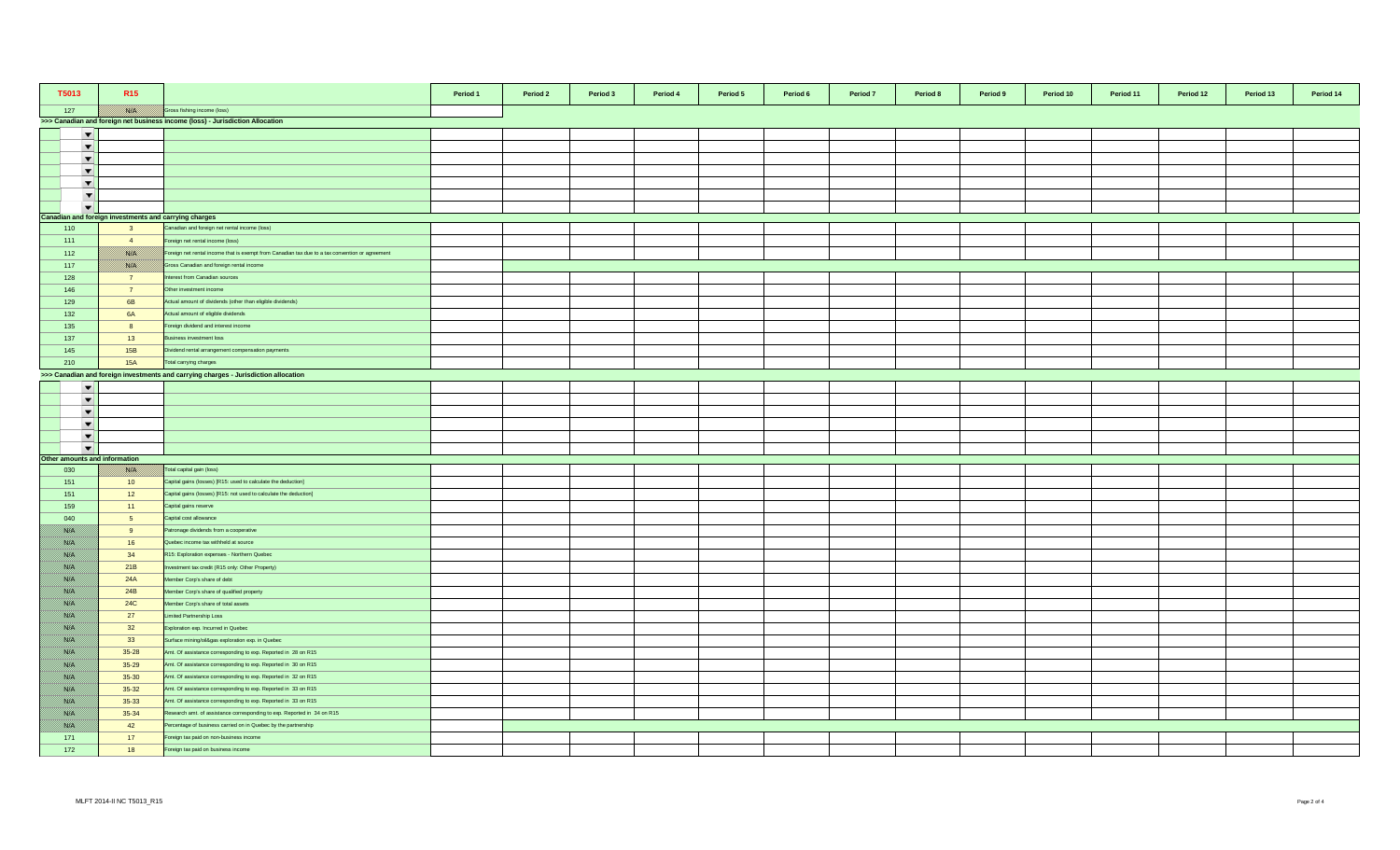| T5013                                 | R <sub>15</sub> |                                                                       | Period 1 | Period 2 | Period 3 | Period 4 | Period 5 | Period 6 | Period 7 | Period 8 | Period 9 | Period 10 | Period 11 | Period 12 | Period 13 | Period 14 |
|---------------------------------------|-----------------|-----------------------------------------------------------------------|----------|----------|----------|----------|----------|----------|----------|----------|----------|-----------|-----------|-----------|-----------|-----------|
| 173                                   | 28              | Cdn Exploration Expenses (CEE)                                        |          |          |          |          |          |          |          |          |          |           |           |           |           |           |
| 174                                   | 29              | Cdn Development expenses (CDE)                                        |          |          |          |          |          |          |          |          |          |           |           |           |           |           |
| 175                                   | 30 <sup>°</sup> | Cdn Oil and gas property exp (COPGE)                                  |          |          |          |          |          |          |          |          |          |           |           |           |           |           |
| 176                                   | 31              | Foreign exploration and development expenses (FEDE)                   |          |          |          |          |          |          |          |          |          |           |           |           |           |           |
| 182                                   | 19              | Eligible amount of charitable donations                               |          |          |          |          |          |          |          |          |          |           |           |           |           |           |
| 183                                   | 20              | Eligible amount of cultural and ecological gifts                      |          |          |          |          |          |          |          |          |          |           |           |           |           |           |
|                                       |                 | >>> Other amounts and information - Jurisdiction allocation           |          |          |          |          |          |          |          |          |          |           |           |           |           |           |
| $\overline{\phantom{a}}$              |                 |                                                                       |          |          |          |          |          |          |          |          |          |           |           |           |           |           |
| $\overline{\phantom{a}}$              |                 |                                                                       |          |          |          |          |          |          |          |          |          |           |           |           |           |           |
| $\overline{\phantom{a}}$              |                 |                                                                       |          |          |          |          |          |          |          |          |          |           |           |           |           |           |
| $\overline{\phantom{a}}$              |                 |                                                                       |          |          |          |          |          |          |          |          |          |           |           |           |           |           |
| $\overline{\phantom{a}}$              |                 |                                                                       |          |          |          |          |          |          |          |          |          |           |           |           |           |           |
| $\overline{\phantom{a}}$              |                 |                                                                       |          |          |          |          |          |          |          |          |          |           |           |           |           |           |
| $\overline{\phantom{a}}$              |                 |                                                                       |          |          |          |          |          |          |          |          |          |           |           |           |           |           |
| $\overline{\phantom{a}}$              |                 |                                                                       |          |          |          |          |          |          |          |          |          |           |           |           |           |           |
| $\blacktriangledown$                  |                 |                                                                       |          |          |          |          |          |          |          |          |          |           |           |           |           |           |
|                                       |                 | Renounced Canadian exploration and development expenses               |          |          |          |          |          |          |          |          |          |           |           |           |           |           |
| 190                                   | 60              | Cdn exploration expense - renunciation                                | 22.49931 |          |          |          |          |          |          |          |          |           |           |           |           |           |
| 191                                   | 61              | Cdn development expense - renunciation                                |          |          |          |          |          |          |          |          |          |           |           |           |           |           |
| 192                                   | <u> Karlin</u>  | Cdn exploration expense - assistance                                  |          |          |          |          |          |          |          |          |          |           |           |           |           |           |
| 193                                   |                 | Cdn development expense - assistance                                  |          |          |          |          |          |          |          |          |          |           |           |           |           |           |
| 196                                   |                 | Reduction - Portion subject int. free                                 |          |          |          |          |          |          |          |          |          |           |           |           |           |           |
| 194                                   |                 | Amount - Exp qualifying for ITC                                       | 9.93412  |          |          |          |          |          |          |          |          |           |           |           |           |           |
| 195                                   | <u> ISSUS I</u> | mount - Portion subject int. free                                     |          |          |          |          |          |          |          |          |          |           |           |           |           |           |
| 197                                   | <u> Karlin</u>  | BC - Expenses - Tax Credit                                            | 2.24309  |          |          |          |          |          |          |          |          |           |           |           |           |           |
| 198                                   |                 | SK - Expenses - Tax Credit                                            |          |          |          |          |          |          |          |          |          |           |           |           |           |           |
| 199                                   |                 | MB - Expenses - Tax Credit                                            |          |          |          |          |          |          |          |          |          |           |           |           |           |           |
| 200                                   | USSA S          | ON - Expenses - Tax Credit                                            |          |          |          |          |          |          |          |          |          |           |           |           |           |           |
| film an                               | 62              | Quebec Exploration Expense                                            |          |          |          |          |          |          |          |          |          |           |           |           |           |           |
| <u> Birth I</u>                       | 63              | Quebec surface mining exploration or oil and gas exploration expenses |          |          |          |          |          |          |          |          |          |           |           |           |           |           |
| <u> British</u>                       | 64              | Exploration expenses - Northern Quebec                                |          |          |          |          |          |          |          |          |          |           |           |           |           |           |
| <u> Wissels I</u>                     | 65              | Security issues expenses                                              |          |          |          |          |          |          |          |          |          |           |           |           |           |           |
| 78. S                                 | 66-60           | Amt. of assistance corresponding to exp. reported in 60               |          |          |          |          |          |          |          |          |          |           |           |           |           |           |
| film an                               | 66-61           | Amt. of assistance corresponding to exp. reported in 61               |          |          |          |          |          |          |          |          |          |           |           |           |           |           |
| <u>filman</u>                         | 66-62           | Amt. of assistance corresponding to exp. reported in 62               |          |          |          |          |          |          |          |          |          |           |           |           |           |           |
| <u> British</u>                       | 66-63           | Amt. of assistance corresponding to exp. reported in 63               |          |          |          |          |          |          |          |          |          |           |           |           |           |           |
|                                       | 66-64           | Amt. of assistance corresponding to exp. reported in 64               |          |          |          |          |          |          |          |          |          |           |           |           |           |           |
| <b>Tax Shelter Information</b><br>201 | 50              | lumber of units acquired                                              |          |          |          |          |          |          |          |          |          |           |           |           |           |           |
| 202                                   | 51              | Cost per unit                                                         | 25.00000 |          |          |          |          |          |          |          |          |           |           |           |           |           |
| 203                                   | 52              | Total cost of units                                                   |          |          |          |          |          |          |          |          |          |           |           |           |           |           |
|                                       | 53              | imited-recourse amounts                                               |          |          |          |          |          |          |          |          |          |           |           |           |           |           |
|                                       | 54              | At-risk adjustment                                                    |          |          |          |          |          |          |          |          |          |           |           |           |           |           |
| 204                                   | 55              | Other indirect reductions                                             |          |          |          |          |          |          |          |          |          |           |           |           |           |           |
|                                       |                 | >>T5013 Other Information Boxes with no calculation - text and dates  |          |          |          |          |          |          |          |          |          |           |           |           |           |           |
| $\blacktriangledown$                  |                 |                                                                       |          |          |          |          |          |          |          |          |          |           |           |           |           |           |
| $\blacktriangledown$                  | film an         |                                                                       |          |          |          |          |          |          |          |          |          |           |           |           |           |           |
|                                       |                 |                                                                       |          |          |          |          |          |          |          |          |          |           |           |           |           |           |